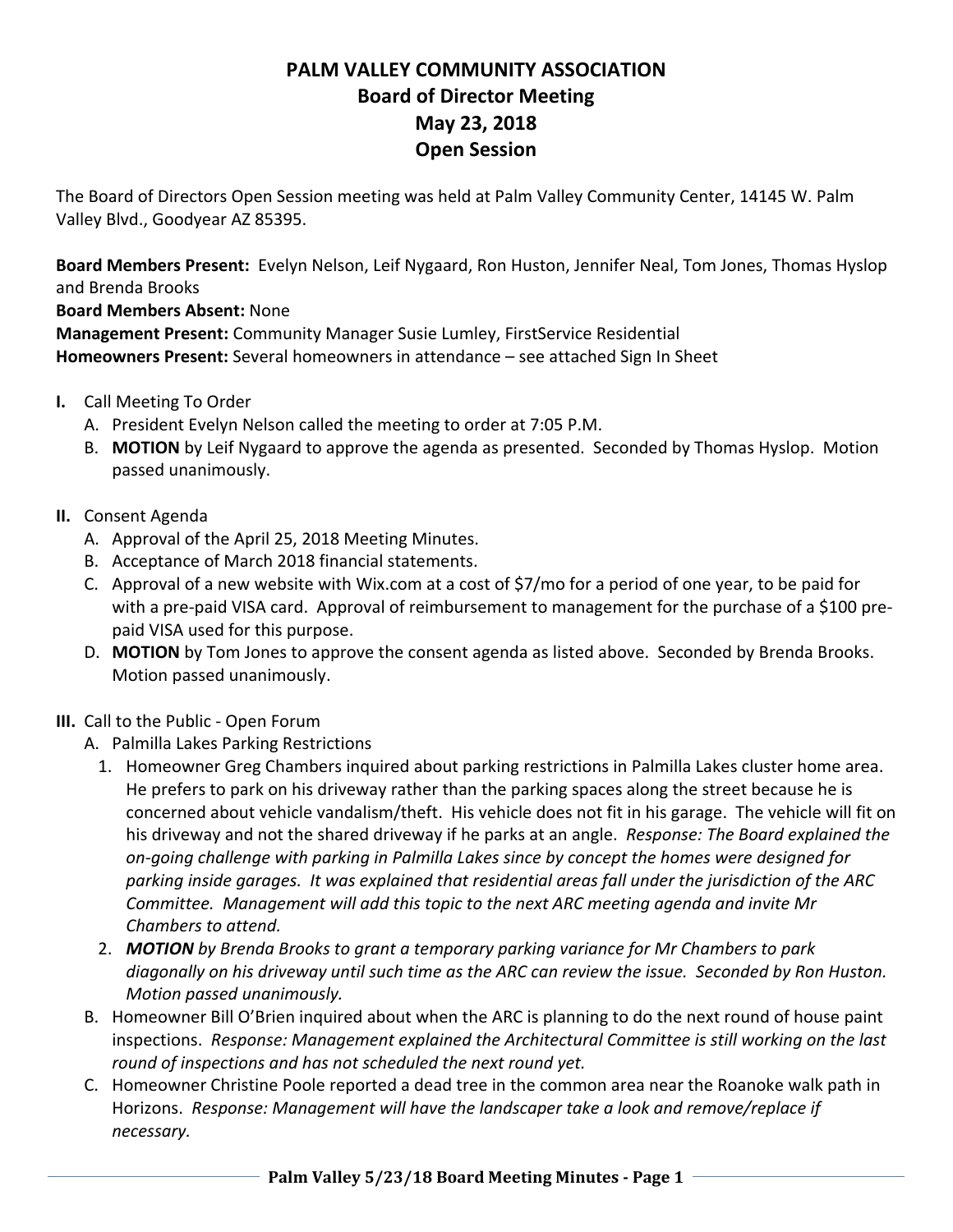## **IV.** Manager Report

- A. Administrative Report
	- 1. 21 resale disclosures for the period 4/15/18 5/15/18
	- 2. 123 phone calls from homeowners logged for the period 4/15/18 5/15/18
	- 3. 16 new move in's for the period 3/15/18 5/15/18
	- 4. 45 violation letters issued for the period 4/15/18 5/15/18
	- 5. 2 mass communication emails sent this period
- B. Physical Property Report
	- 1. General
		- a Received and reviewed irrigation schedule for common areas
	- 2. Master Common Areas:
		- a Adjusted water to new tree on Thomas
		- b Repaired another leaking valve on PV Blvd near Horizons
	- 3. Horizons Common Areas:
		- a Adjusted clock in timer so watering occurs at the appropriate time
	- 4. Fairways Common Areas:
		- a Repaired pedestrian gate not opening
	- 5. Palmilla Common Areas:
		- a Monthly playground inspection and cleaning service completed
		- b 3 x/wk service at the pool this month
		- c Removed bee hive from valve box
		- d Unspooled rope from safety buoy in pool area
		- e Reviewed street maintenance needs with Holbrook Asphalt
- **V.** Old Business
	- A. Homeowner Follow Up from Previous Meeting
		- 1. Homeowner inquired about status of ARC request. *Response: Homeowner received approval letter the week following submittal.*
	- B. Palmilla Playground
		- 1. The board discussed possibly changing from monthly playground service to quarterly. It was decided to continue with monthly service.
	- C. Video Surveillance Ad‐hoc Committee Guidelines
		- 1. **MOTION** by Brenda Brooks to adopt Video Surveillance Ad-hoc Committee Guidelines with the following changes. Seconded by Thomas Hyslop. Motion passed unanimously.
			- a Committee Purpose: To research video options for community wide surveillance, look at available funding for such a project and make a recommendation to the board.
			- b Committee Duties/Responsibilities: 8) The committee chairperson shall provide progress reports to the board at each board meeting.
	- D. Code of Conduct for Committee Members
		- 1. **MOTION** by Thomas Hyslop to adopt the Committee Member Code of Conduct as presented. Seconded by Jennifer Neal, motion passed unanimously.
- **VI.** New Business
	- A. Palm Valley Welcome Letter
		- 1. Board members reviewed the current welcome letter, mailed to new owners about 4‐8 weeks after closing. The following changes were made: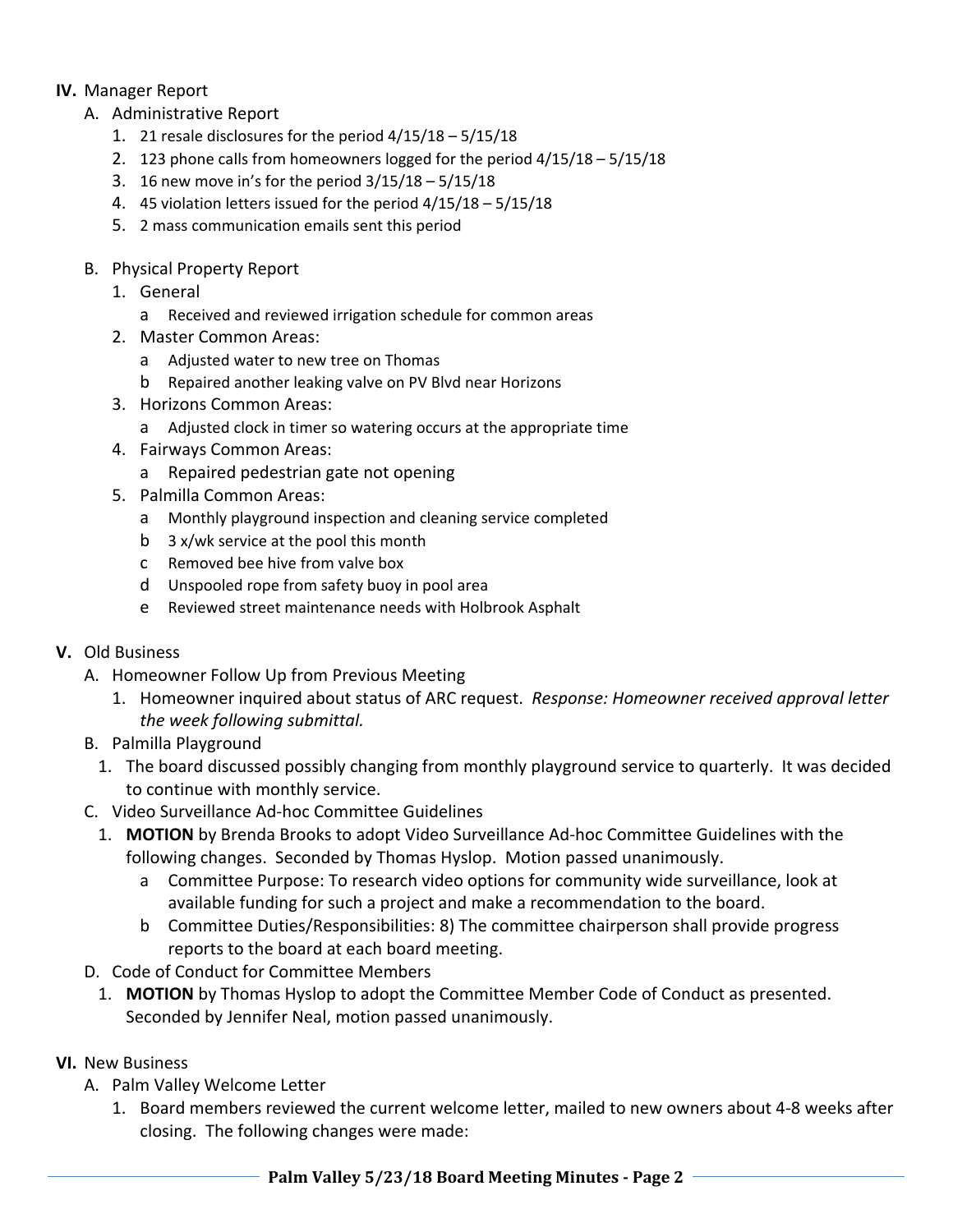- i. Include contact sheet with welcome letter
- ii. Add a line more strongly encouraging homeowners to utilize the website
- iii. Add pet rules and information
- iv. Review/revise wording regarding FSR contact info at bottom of page
- 2. Board members also reviewed the tenant welcome letter, mailed to tenants as we become aware of them. The same edits apply to the tenant welcome letter.
- B. Website FAQ
	- 1. The board reviewed the current FAQ and new 2 column contact sheet. The following changes were made:
		- i. Add pet rules and information
		- ii. Review/revise wording regarding FSR contact info at bottom of page
		- iii. Make the contact sheet a part of the FAQ
- C. Annual Contract Review ‐ Management
	- 1. The board reviewed the current contract with FirstService Residential.
	- 2. **MOTION** by Leif Nygaard to continue the current contract with FirstService Residential. Seconded by Evelyn Nelson, motion passed unanimously.
- D. Contract Review Landscape
	- 1. The board reviewed the current landscape contract and the updated contract proposed by Trim & Tidy. The board directed management to bid landscape service using mostly the old contract verbiage, with the exceptions noted below. Trim & Tidy to be included in the bidding. The board will review bids at the September meeting.
		- i. Irrigation repair labor only to be paid by vendor
		- ii. Palm tree trimming no longer paid by vendor
		- iii. No extra charge for not over seeding with winter rye
- E. Palmilla Street Sweeping
	- 1. Homeowners in Palmilla have reported the street sweep vendor did not show up on scheduled service days in April and May.
	- 2. **MOTION** by Leif Nygaard to terminate the contract with AZ Exterior Cleaning and dispute May service invoices. Seconded by Brenda Brooks, motion passed unanimously.
	- 3. **MOTION** by Leif Nygaard to bid street sweep service. Seconded by Ron Huston, motion passed unanimously.
- F. Palmilla Street Work
	- 1. **MOTION** by Leif Nygaard to approve the proposal from Holbrook Asphalt for HA5 treatment in Palmilla Greens at a cost of \$29,214 and Palmilla Shared at a cost of \$5,600, with a 5-year warranty. Seconded by Tom Jones, motion passed unanimously.

## **VII.**Committee Reports

- A. Architectural Committee Report
	- 1. The next regularly scheduled committee meeting falls on Memorial Day, so is being rescheduled.
	- 2. The committee will ratify approval of 6 submittals and review 1 pending submittal.
	- 3. The Committee continues to follow up house paint violations and front yard tree violations.
	- 4. The committee meets the  $4<sup>th</sup>$  Monday of the month on an as-needed basis.
- B. Finance Committee Report
	- 1. The Committee reviews financial statements electronically.
- C. Landscape Committee Report
	- 1. Currently reviewing the landscape contract.
- D. Palmilla Pool Committee Report
	- 1. Service for the summer months is 3x/week.